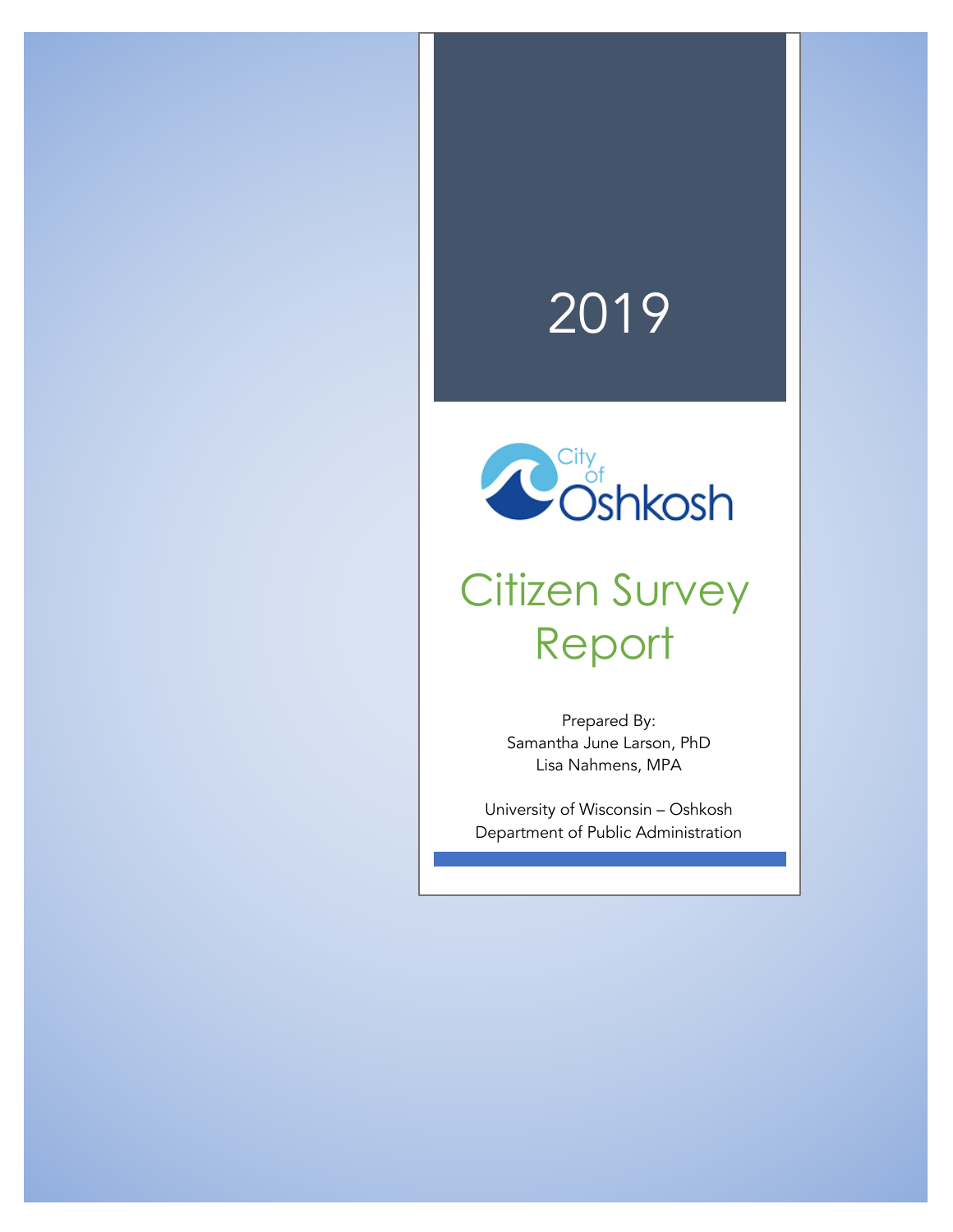#### **Introduction**

Since 2009, the City of Oshkosh has partnered with the Department of Public Administration at the University of Wisconsin – Oshkosh (UWO) to conduct the Oshkosh Citizen Survey. Residents are asked questions pertaining to their overall quality of life, feelings of safety, and city services. This report offers a detailed analysis of the results of the 2019 survey, which was conducted between February and May. These results are meant to provide insight into issues that are of importance to Oshkosh residents. This report is organized into the following sections.

First, the methodology section provides an overview of how the survey data was collected. It describes revisions to data collection efforts that were made in 2019 to simplify the overall process. It also reviews the statistical validity of the results.

Next, information about participant demographic characteristics is presented, including a breakdown of the proportion of participants by: sex, age, race, ethnicity, and annual household income.

Finally, responses to questions about the City of Oshkosh are presented. The section begins by presenting results concerning the quality of life. That is followed by an examination of how safe residents feel in their homes, neighborhoods, and business/commercial areas during the day and night. City service results are highlighted according to how residents rank their quality and how important they feel services are to the community overall. Twenty-eight services are grouped by department and presented under the subheadings of: public safety, public works, community services, economic development, parks, and transportation. Finally, an analysis of one special topic question on youth mental health is presented.

#### **Methodology**

 $\overline{a}$ 

The City distributed the citizen survey by utilizing the services contracted with Polco, an online polling company designed to connect local governments with their communities. The UWO research team collaborated with the City to distribute the survey using the online platform. The City advertised the survey on their website and via social media. The UWO research team also recruited participants at various locations throughout the City, including: Oshkosh State of the City 2019, Unity in Community Day at the Oshkosh Convention Center, Oshkosh Public Library, Oshkosh YMCA, and the Downtown Transit Center. Furthermore, a link to the survey was distributed through the UWO Announcements.

A total of 278 residents participated in the online survey. Of those, 183 (66%) were registered voters. The other 95 (34%) were not registered voters. Based on the total population of Oshkosh, the 278 responses achieved statistical validity based on a 90% confidence interval<sup>1</sup> (with a 5% margin of error<sup>2</sup>).

 $1$  The confidence level is used to express the degree of certainty that the results of the sample are an accurate reflection of the total City. It is commonly set at either 90%, 95%, or 99%.

 $2$  The margin of error illustrates how far above or below the result would be if everyone in the City completed the survey. For example, if 55% of residents said "yes" to a question, a 5% margin of error means that 50-60% of the total population would also answer "yes" if surveyed.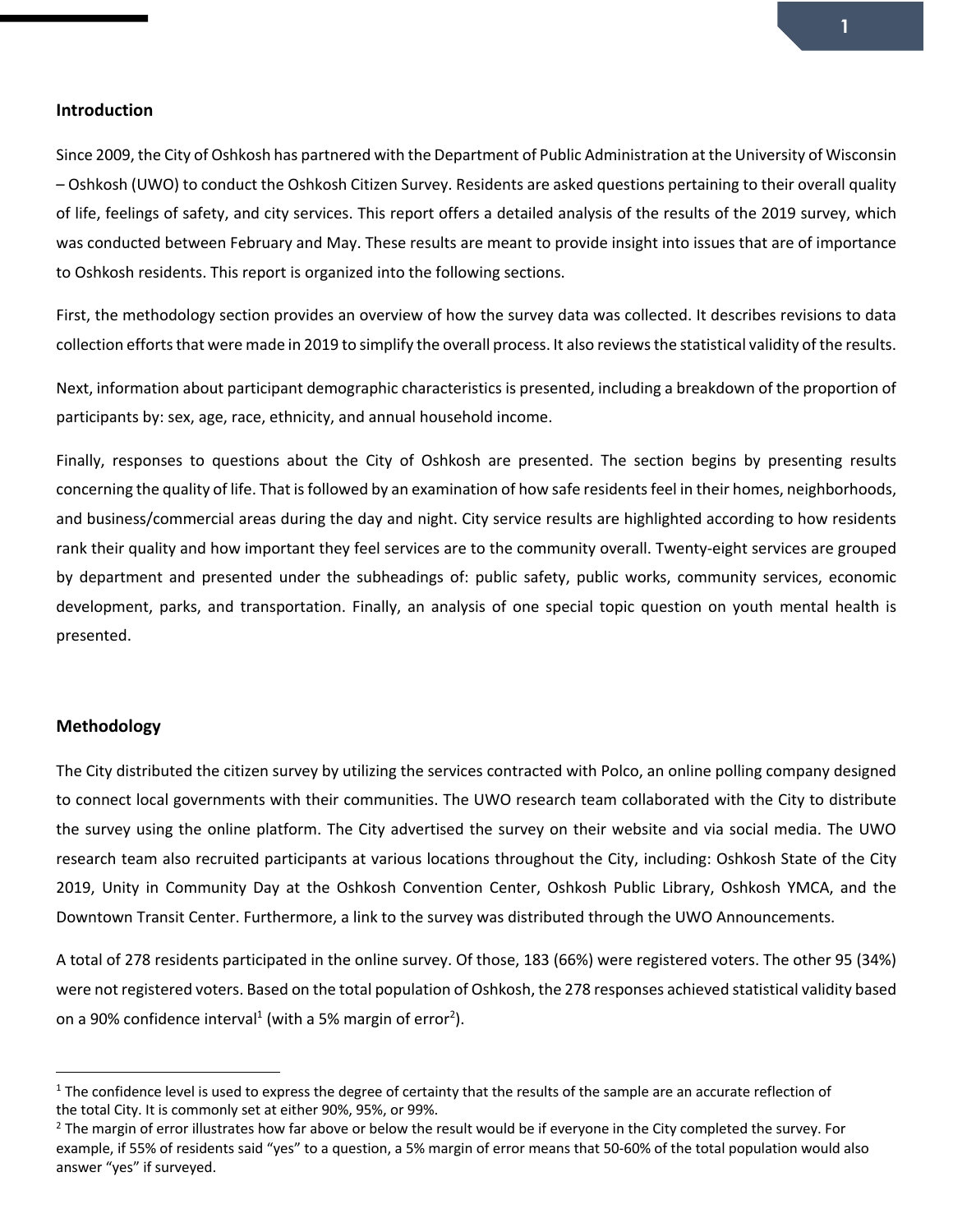#### **Participant Demographic Overview**

Polco is able to provide demographic data related to sex and age based on its access to voter registration records. The following two charts are calculated based on those participants that are registered to vote. Chart 1 includes the breakdown of respondents by male and female. As previously noted, 34% of the respondents were not registered voters, so sex data was not available. There were 105 respondents (38%) identified as female and a slightly lower number, 78 respondents (28%), that were identified as male. The remaining 34% were not identified.

Chart 2 includes the proportion of participants by age range based on voter registration records. Approximately 25% were age 60 or older. The greatest proportion of survey respondents (23%) were in the 50-59 age group. The second highest age group was 40-49 (16%). Finally, approximately 14% were under 40 years of age. Age data was not available for 22% of participants.



All participants were asked to identify the race that they identify with. As shown in Table 1, 263 (94.6%) of participants were White/Caucasian, .7% were Black or African American, 0% were American Indian, Eskimo, or Aleut, 1.1% were Asian or Pacific Islander, 1.4% were Two or More Races, and 2.2% identified as Other. Therefore, a total of 5.4% of participants were persons of color. Furthermore, Table 2 illustrates that 2.9% of participants were of Hispanic Origin.

#### Table 1. Participants by Race

| Race                              | <b>Total Participants</b> | %     |
|-----------------------------------|---------------------------|-------|
| White/Caucasian                   | 263                       | 94.6% |
| <b>Black or African American</b>  | $\mathcal{P}$             | .7%   |
| American Indian, Eskimo, or Aleut | 0                         | 0%    |
| Asian or Pacific Islander         | 3                         | 1.1%  |
| Two or More Races                 | 4                         | 1.4%  |
| Other                             | 6                         | 2.2%  |
| TOTAL                             | 278                       | 100%  |

#### Table 2. Participants by Hispanic or Latino Origin

| Hispanic or Latino Origin | <b>Total Participants</b> | %     |
|---------------------------|---------------------------|-------|
| <b>Yes</b>                | x                         | 2.9%  |
| No                        | 270                       | 97.1% |
| <b>TOTAL</b>              | 278                       | 100%  |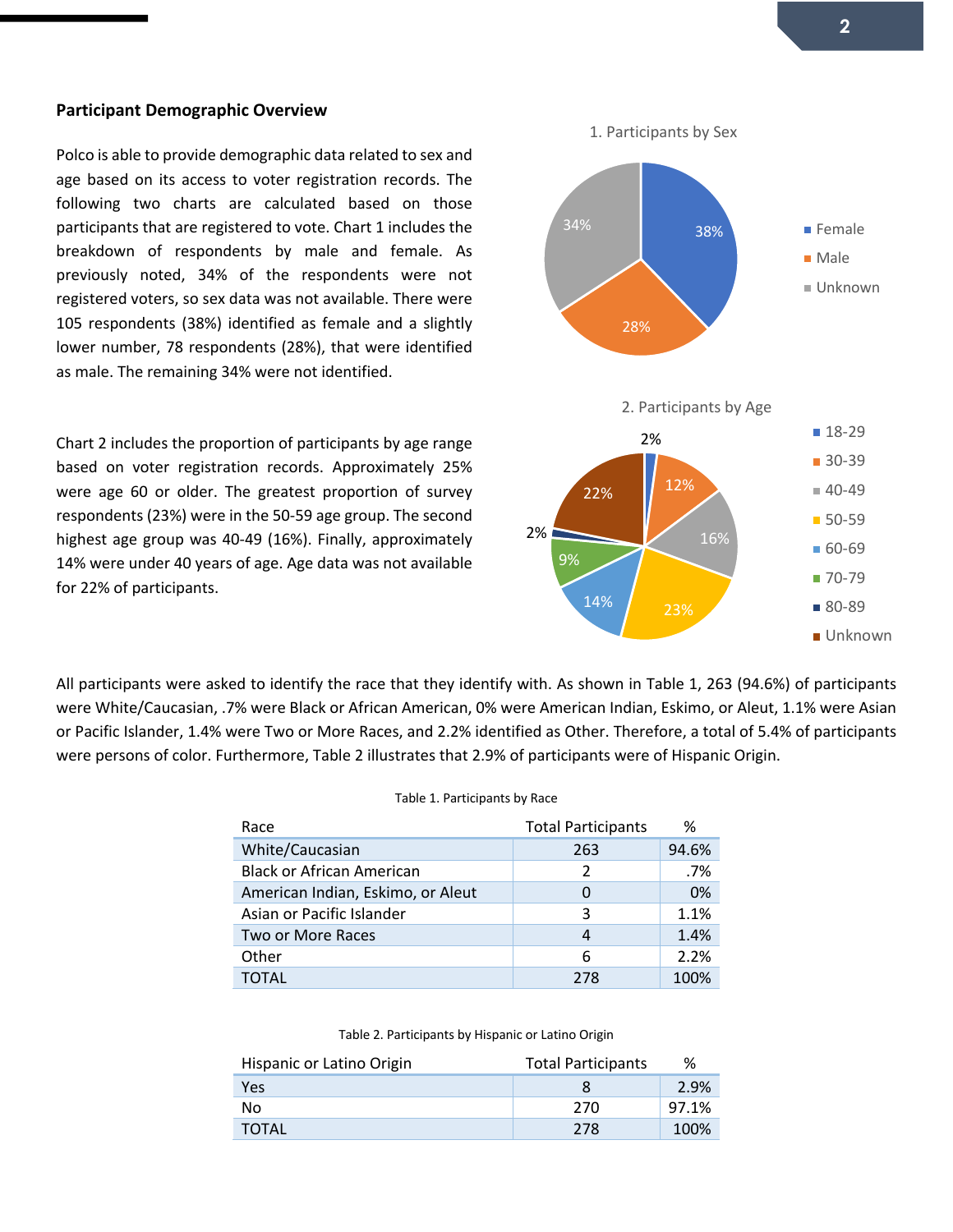Participants were also asked to identify their annual household income. Reponses from all 278 participants are included, and the total number of participants is reported for each income category in Chart 3. Those in households that made \$24,999 or less made up 44 (16%) of the participants, 54 participants (19%) earned \$25,000-\$49,999, the largest group of 66 participants (24%) made between \$50,000-\$74,999 annually, 41 (15%) made between \$75,000-\$99,000, 54 (19%) made \$100,000-\$149,999, and the smallest group of 19 participants (7%) made \$150,000 or more.



Finally, Chart 4 illustrates the percentage of participants that identify as People of Color, Hispanic or Latino, that are less than 40 years of age, and those that live in households that earn less than \$25,000 annually. Proportions are provided for the participants from the 2017, 2018, and 2019 surveys.



Notes: The age data is calculated using data from participants who are registered voters (n=183). Of those, 22% of participants are not accounted for when calculating the "Age less than 40" column.

The blue bars provide the actual percentage of each population in Oshkosh based on the 2010 Census. This shows how representative the participants have been over time. Efforts have been made to expand diversity of participants with some success. For instance, from 2017 to 2019, participants increased by:

- 4.6% more that identify as People of Color (To achieve representativeness, 3.5% more participants are needed)
- 2.9% more Hispanic and Latino participants (Representativeness is achieved based on 2010 Census)
- .8% more participants under 40 (Compared to 31.5% of participants in 2018; 24.5% more participants needed to achieve representativeness)
- 16% more participants in households that make less than \$25,000 annually (To achieve representativeness, 12% more participants are needed)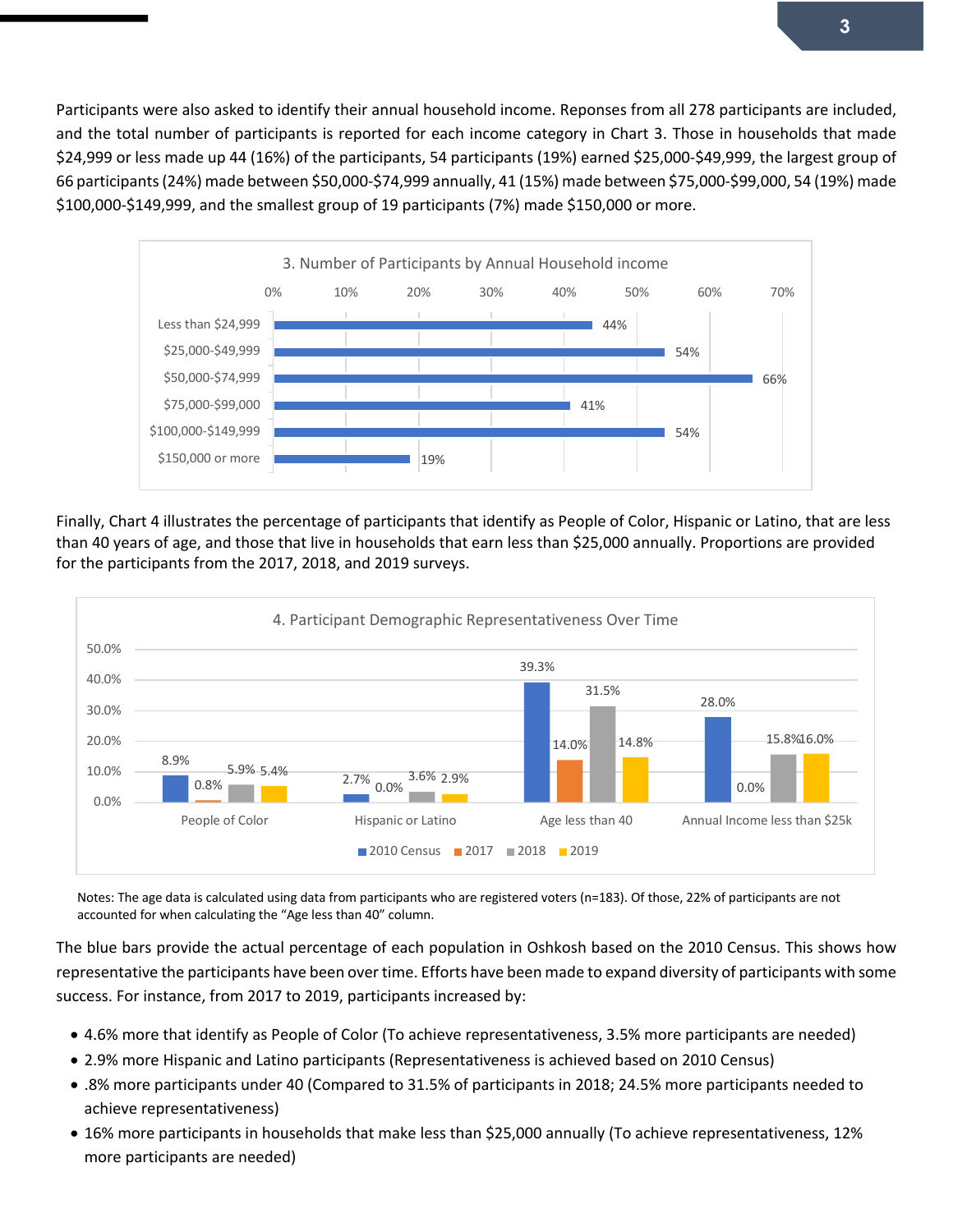#### **Quality of Life**

Overall, residents responded positively to the Overall Quality of Life question as shown in Chart 5. When asked to rate their overall quality of life, approximately 83% reported a positive quality of life, with 17% answering *Excellent* and 66% answering *Good*. Comparatively, 16% reported their quality of life as fair, and just 1% reported it as poor.

Chart 6 shows responses when participants were asked to rate Oshkosh on 11 different quality of life statements. The chart represents the data grouped into one of three categories: Positive (if participants responded *Excellent* or *Good*), Negative (if they responded *Fair* or *Poor*), and No Opinion. Results shows that respondents expressed a positive feeling for 7 out of 11 questions, which received a majority positive response rate (50% or greater). The top three positive statements related to Oshkosh as an affordable place to live (77%), as a place to work (70%), and to raise children (62%).



The four remaining categories received a majority of negative responses. Two received the highest *No Opinion* responses as well, rating Oshkosh as a place to start a business (38% *Negative*) and as a place to retire (34% *Negative*). However, the two most *Negative* statements regarded Oshkosh as: a place accepting of diversity (56%) and as a welcoming, inclusive community (55%). Notably, 48% also responded negatively to Oshkosh as an environmentally-friendly city.

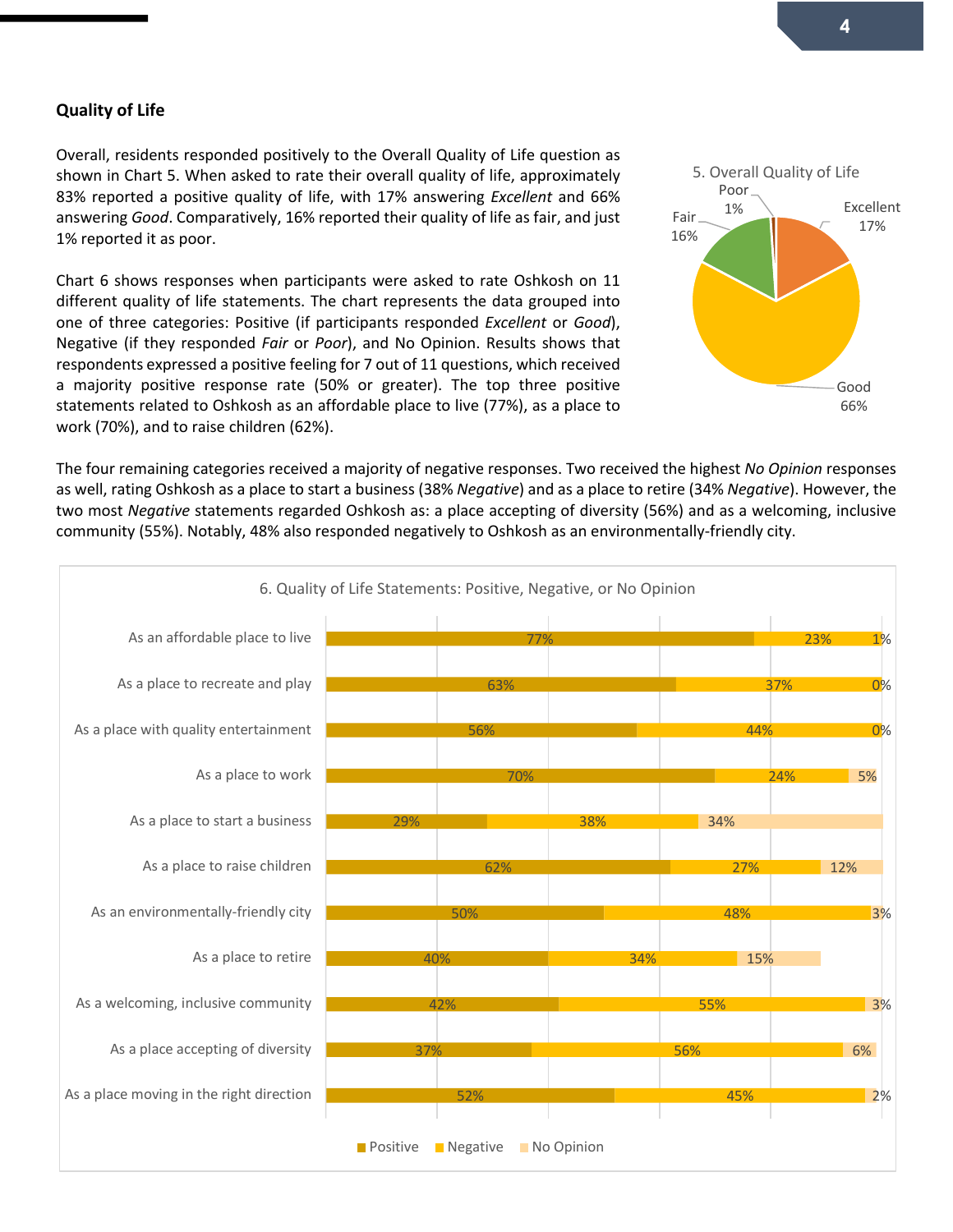#### **Feelings of Safety**

Next, participants were asked: "Please rate how safe or unsafe you feel" in five categories listed in Chart 7. If they responded *Very Safe* or *Safe*, answers are documented in Chart 7 in blue. Any response other than *Very Safe* or *Safe* was included as a *Less than Safe* response, represented by orange.

Overall, the majority responded that they felt safe in Oshkosh. Approximately 92% felt safe in their home, 94% felt safe in their neighborhood during the day, and 91% felt safe in commercial/business areas during the day. On the other hand, only 56% felt safe walking alone in their neighborhood after dark, and the lowest proportion of 50% felt safe in commercial/business areas after dark.



To better understand who feels *Unsafe or Very Unsafe* in Oshkosh after dark, other demographic factors were considered. Of those that feel less than safe in their neighborhoods after dark, 76.7% identify as female and 23.3% as male. Of those that unsafe in commercial areas after dark, 65.5% are female and 34.5% are male.

As shown in Chart 8, 31% of 40-49-year-old Oshkosh residents felt the least safe in both their neighborhoods and commercial areas after dark, the highest of all age groups. The second highest proportion included residents 70-79, with 18.8% feeling unsafe walking in their neighborhood after dark.

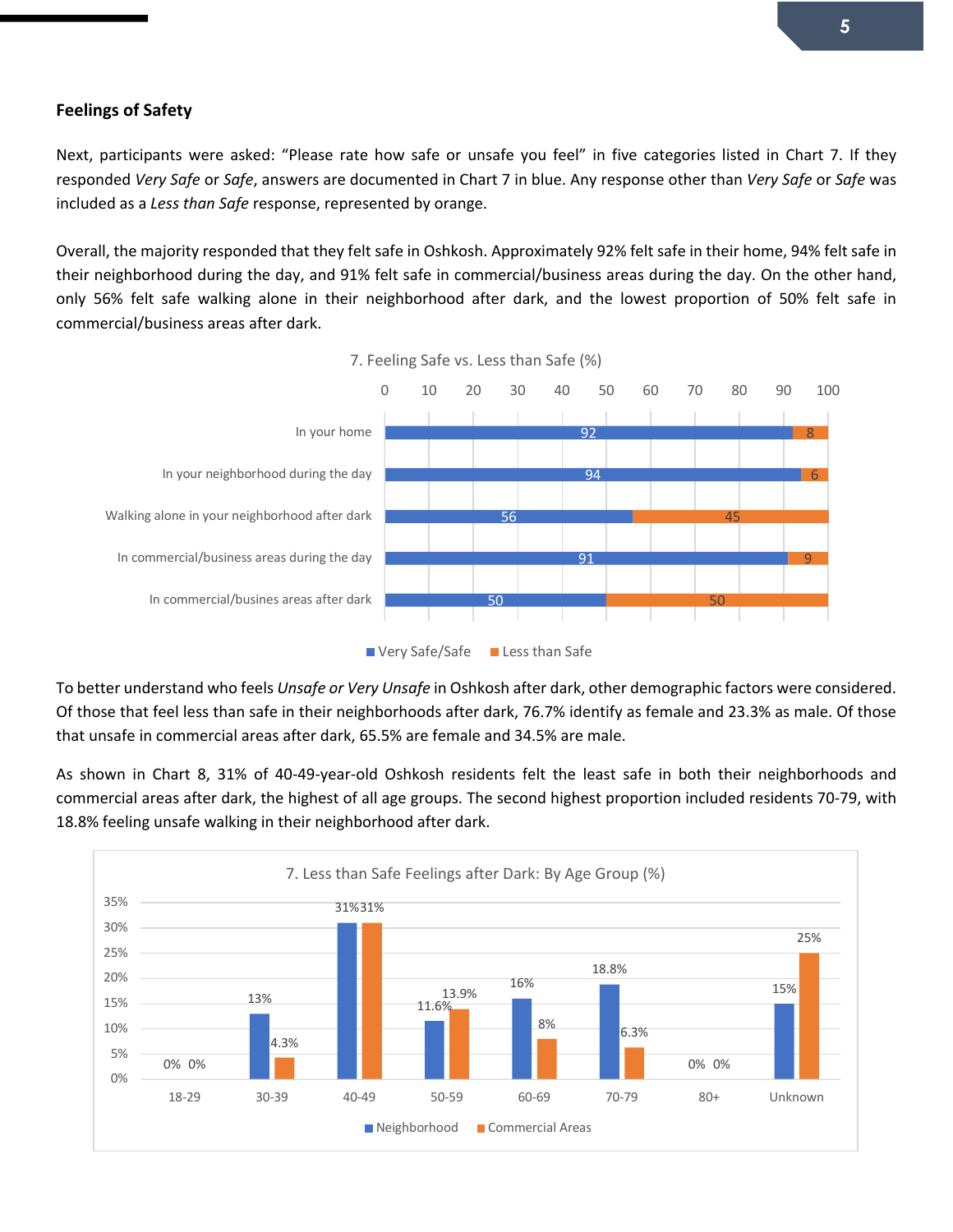# **Quality of City Services**

The next set of survey questions focused resident perceptions of the quality of 28 city services. Questions relating to quality asks respondents to identify whether the service is *Excellent, Good, Fair, Poor*, or *No Opinion*. Results are presented in Table 3. The percentage of participants is provided, and the total number is also presented in parentheses (…).

| <b>Area</b>           | <b>Service</b>                        | <b>Excellent</b> | Good      | Fair      | <b>Poor</b> | <b>No</b>      |
|-----------------------|---------------------------------------|------------------|-----------|-----------|-------------|----------------|
|                       |                                       |                  |           |           |             | <b>Opinion</b> |
| <b>Public Safety</b>  | Police                                | 36% (99)         | 38% (105) | 12% (33)  | 5% (14)     | 9% (25)        |
|                       | <b>Fire Department</b>                | 39% (109)        | 35% (96)  | $2\%$ (6) | $1\%$ (3)   | 22% (62)       |
|                       | Ambulance                             | 31% (87)         | 30% (83)  | 5% (14)   | $1\% (2)$   | 32% (90)       |
| <b>Public Works</b>   | Leaf and Brush Pick-up                | 22% (61)         | 42% (117) | 16% (45)  | 6% (18)     | 13% (35)       |
|                       | <b>Recycling Services</b>             | 34% (93)         | 44% (123) | 15% (41)  | $2\%$ (5)   | 5% (14)        |
|                       | <b>Trash Collection Services</b>      | 40% (110)        | 45% (126) | 8% (22)   | $2\%$ (5)   | 5% (13)        |
|                       | Sidewalk System                       | 13% (37)         | 47% (130) | 25% (70)  | 9% (24)     | 5% (14)        |
|                       | Ice and Snow Removal                  | 13% (35)         | 39% (108) | 29% (80)  | 16% (45)    | $3\% (7)$      |
|                       | <b>Traffic Signs and Signals</b>      | 21% (57)         | 55% (151) | 19% (53)  | 4% (11)     | $1\% (4)$      |
|                       | Street Lights/Maintenance             | 16% (45)         | 55% (152) | 17% (46)  | 10% (27)    | $2\%$ (6)      |
|                       | <b>Storm Water Management</b>         | 14% (40)         | 43% (119) | 26% (72)  | 10% (27)    | 6% (18)        |
| Community             | Neighborhood Revitalization           | 6% (17)          | 29% (79)  | 32% (90)  | 12% (32)    | 21% (58)       |
| <b>Services</b>       | Oshkosh Public Museum                 | 28% (77)         | 42% (115) | 10% (28)  | 3% (8)      | 17% (47)       |
|                       | Oshkosh Media                         | 17% (47)         | 30% (83)  | 20% (56)  | 12% (32)    | 21% (58)       |
|                       | Oshkosh Public Library                | 45% (125)        | 38% (105) | 5% (14)   | $1\%$ (4)   | 10% (28)       |
|                       | <b>Senior Services</b>                | 16% (45)         | 29% (79)  | 9% (26)   | $1\% (4)$   | 43% (120)      |
| <b>Economic</b>       | <b>Assistance to Businesses</b>       | 7% (20)          | 14% (40)  | 16% (43)  | 7% (20)     | 55% (152)      |
| <b>Development</b>    | <b>Quality of Housing</b>             | 6% (17)          | 38% (105) | 38% (106) | 10% (28)    | 7% (19)        |
|                       | Permits and Inspections               | 4% (10)          | 23% (64)  | 19% (54)  | 18% (50)    | 35% (97)       |
|                       | <b>Property Maintenance</b>           | 4% (10)          | 29% (81)  | 33% (92)  | 15% (42)    | 18% (50)       |
|                       | Planning and Zoning                   | 6% (17)          | 23% (65)  | 22% (60)  | 16% (43)    | 32% (90)       |
| <b>Parks</b>          | Children's Amusement Area             | 13% (36)         | 29% (81)  | 23% (65)  | 10% (28)    | 24% (66)       |
|                       | Leach Amphitheater                    | 26% (73)         | 44% (121) | 9% (26)   | $1\%$ (4)   | 19% (52)       |
|                       | Menominee Park Zoo                    | 21% (59)         | 50% (139) | 14% (40)  | 5% (13)     | 9% (25)        |
|                       | <b>Pollock Water Park</b>             | 22% (62)         | 32% (89)  | 8% (22)   | 4% (11)     | 33% (92)       |
| <b>Transportation</b> | <b>Biking &amp; Pedestrian Trails</b> | 17% (31)         | 44% (80)  | 21% (39)  | 9% (16)     | 9% (16)        |
|                       | <b>City Parking Facilities</b>        | 10% (18)         | 37% (68)  | 35% (63)  | 9% (16)     | 9% (17)        |
|                       | Go Transit System                     | 9% (16)          | 30% (54)  | 17% (31)  | 7% (12)     | 37% (68)       |

#### Table 3. Quality of City Services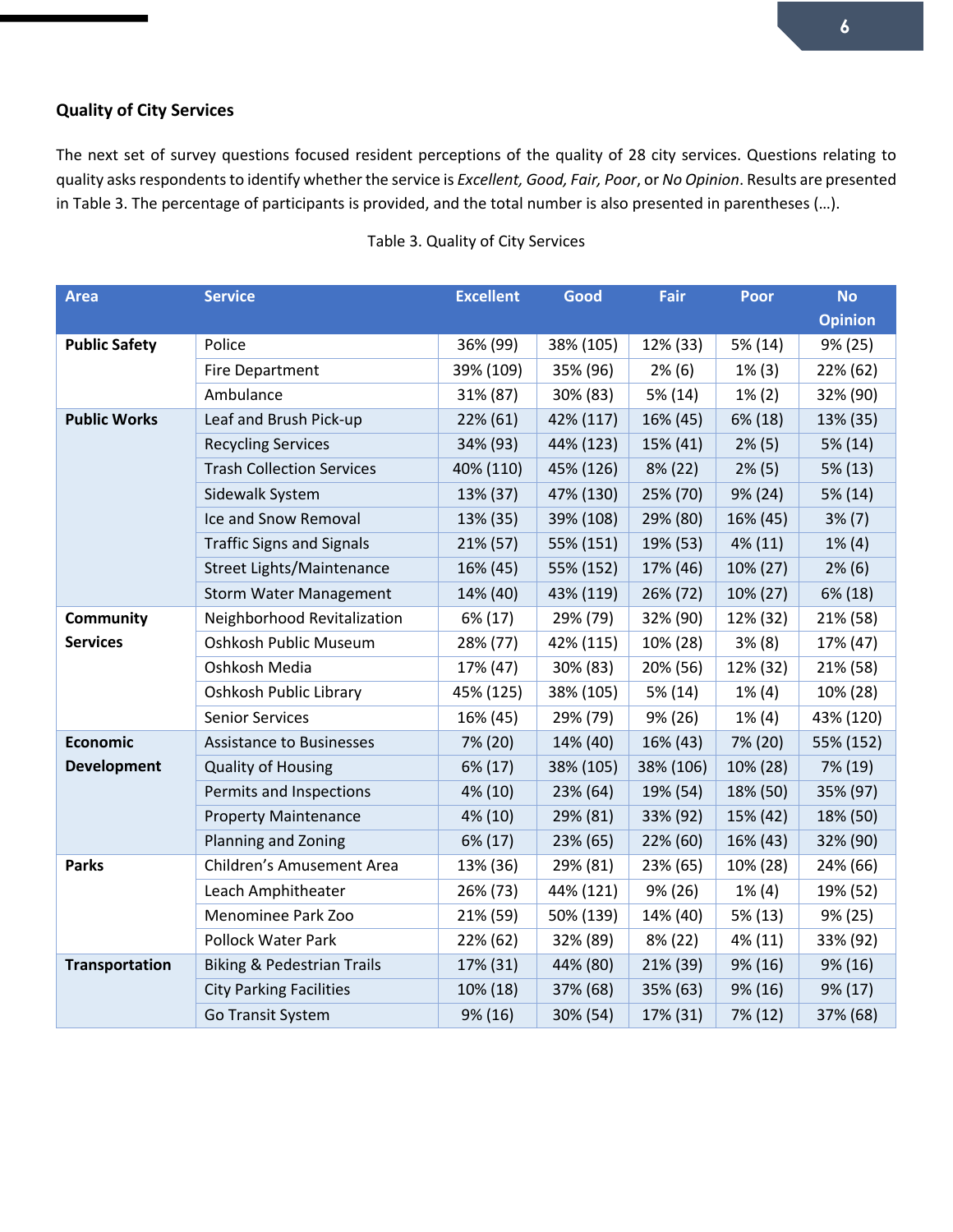

Based on the results in Table 3, the top five highest quality rating of *Excellent* are presented in Chart 8.

Chart 9 presents the comparable services with the lowest quality rating as *Poor.* However, six services are included here because Neighborhood Revitalization and Oshkosh Media received the same proportion of participants (12%) that rated them as *Poor*.



City officials and administrators can use this information to determine whether and to what extent benefits of the services are being effectively delivered to the public and decide whether program design changes will improve the quality of services being provided. The information can also serve as the basis for reprioritization of services and commitment of public funding to strengthen programming having greater public impacts.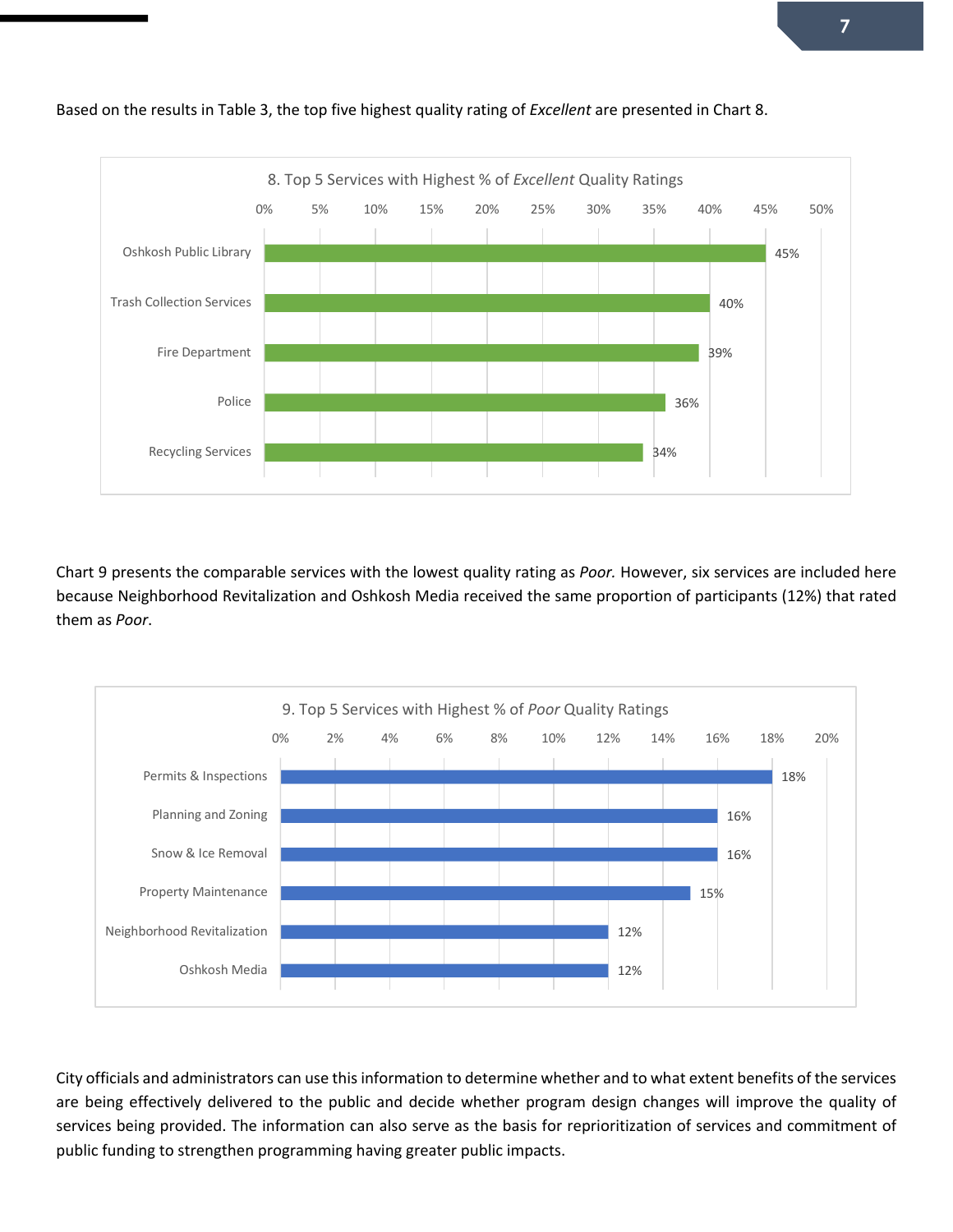# **Importance of City Services**

Finally, respondents were asked to rank how important city services are to them. The survey question asks respondents to identify whether the service is *Very Important, Somewhat Important, Somewhat Unimportant, Not Important*, or *No Opinion*. Results are presented in Table 4. The percentage of participants is provided, and the total number is also presented in parentheses (…).

| <b>Area</b>           | <b>Service</b>                        | <b>Very</b> | <b>Somewhat</b>  | <b>Somewhat</b>    | <b>Unimportant</b> | <b>No</b>      |
|-----------------------|---------------------------------------|-------------|------------------|--------------------|--------------------|----------------|
|                       |                                       | Important   | <b>Important</b> | <b>Unimportant</b> |                    | <b>Opinion</b> |
| <b>Public Safety</b>  | Police                                | 77% (213)   | 14% (39)         | 3% (8)             | 3% (9)             | 3% (9)         |
|                       | <b>Fire Department</b>                | 78% (216)   | 16% (44)         | $1\%$ (3)          | $1\%$ (3)          | 4% (12)        |
|                       | Ambulance                             | 70% (194)   | 21% (58)         | $2\%$ (5)          | $1\% (2)$          | 7% (19)        |
| <b>Public Works</b>   | Leaf and Brush Pick-up                | 35% (98)    | 45% (124)        | 9% (26)            | 6% (18)            | 4% (12)        |
|                       | <b>Recycling Services</b>             | 61% (170)   | 29% (82)         | 5% (15)            | $3\%$ (9)          | $1\% (2)$      |
|                       | <b>Trash Collection Services</b>      | 64% (178)   | 31% (86)         | 2% (6)             | $2\%$ (5)          | $1\%$ (3)      |
|                       | Sidewalk System                       | 47% (130)   | 41% (115)        | 7% (20)            | $3\%$ (7)          | $2\%$ (6)      |
|                       | Ice and Snow Removal                  | 75% (208)   | 22% (61)         | $2\%$ (5)          | $1\% (2)$          | $1\% (2)$      |
|                       | <b>Traffic Signs and Signals</b>      | 45% (125)   | 44% (121)        | 6% (18)            | 3% (8)             | $2\%$ (6)      |
|                       | <b>Street Lights/Maintenance</b>      | 52% (144)   | 40% (110)        | 5% (15)            | $2\%$ (5)          | $1\%$ (4)      |
|                       | <b>Storm Water Management</b>         | 58% (160)   | 35% (97)         | 5% (14)            | $1\% (2)$          | $2\%$ (5)      |
| <b>Community</b>      | Neighborhood Revitalization           | 44% (123)   | 34% (95)         | 10% (29)           | 4% (11)            | 7% (20)        |
| <b>Services</b>       | Oshkosh Public Museum                 | 25% (70)    | 38% (107)        | 21% (58)           | 8% (21)            | 8% (22)        |
|                       | Oshkosh Media                         | 24% (68)    | 35% (98)         | 18% (50)           | 8% (23)            | 14% (39)       |
|                       | Oshkosh Public Library                | 47% (130)   | 35% (98)         | 12% (32)           | $3\% (8)$          | 4% (10)        |
|                       | <b>Senior Services</b>                | 40% (111)   | 35% (97)         | 6% (18)            | 6% (16)            | 13% (36)       |
| <b>Economic</b>       | <b>Assistance to Businesses</b>       | 31% (86)    | 27% (74)         | 11% (30)           | 10% (29)           | 21% (59)       |
| <b>Development</b>    | <b>Quality of Housing</b>             | 56% (155)   | 29% (82)         | 7% (20)            | $2\%$ (5)          | 6% (16)        |
|                       | Permits and Inspections               | 30% (84)    | 37% (103)        | 13% (37)           | 6% (17)            | 13% (37)       |
|                       | <b>Property Maintenance</b>           | 45% (124)   | 38% (107)        | 9% (25)            | $2\%$ (6)          | 6% (16)        |
|                       | <b>Planning and Zoning</b>            | 34% (95)    | 35% (97)         | 12% (34)           | 4% (12)            | 14% (40)       |
| <b>Parks</b>          | Children's Amusement Area             | 23% (64)    | 39% (108)        | 19% (52)           | 10% (27)           | 10% (27)       |
|                       | Leach Amphitheater                    | 18% (50)    | 41% (113)        | 22% (61)           | 10% (29)           | 9% (25)        |
|                       | Menominee Park Zoo                    | 28% (77)    | 40% (111)        | 21% (59)           | 5% (15)            | 6% (16)        |
|                       | Pollock Water Park                    | 17% (46)    | 41% (114)        | 19% (53)           | 10% (27)           | 14% (38)       |
| <b>Transportation</b> | <b>Biking &amp; Pedestrian Trails</b> | 37% (102)   | 39% (109)        | 13% (35)           | 8% (22)            | 4% (10)        |
|                       | <b>City Parking Facilities</b>        | 22% (60)    | 48% (134)        | 18% (50)           | 6% (17)            | 6% (17)        |
|                       | <b>Go Transit System</b>              | 33% (92)    | 35% (96)         | 12% (32)           | 9% (26)            | 12% (32)       |

#### Table 4. Importance of City Services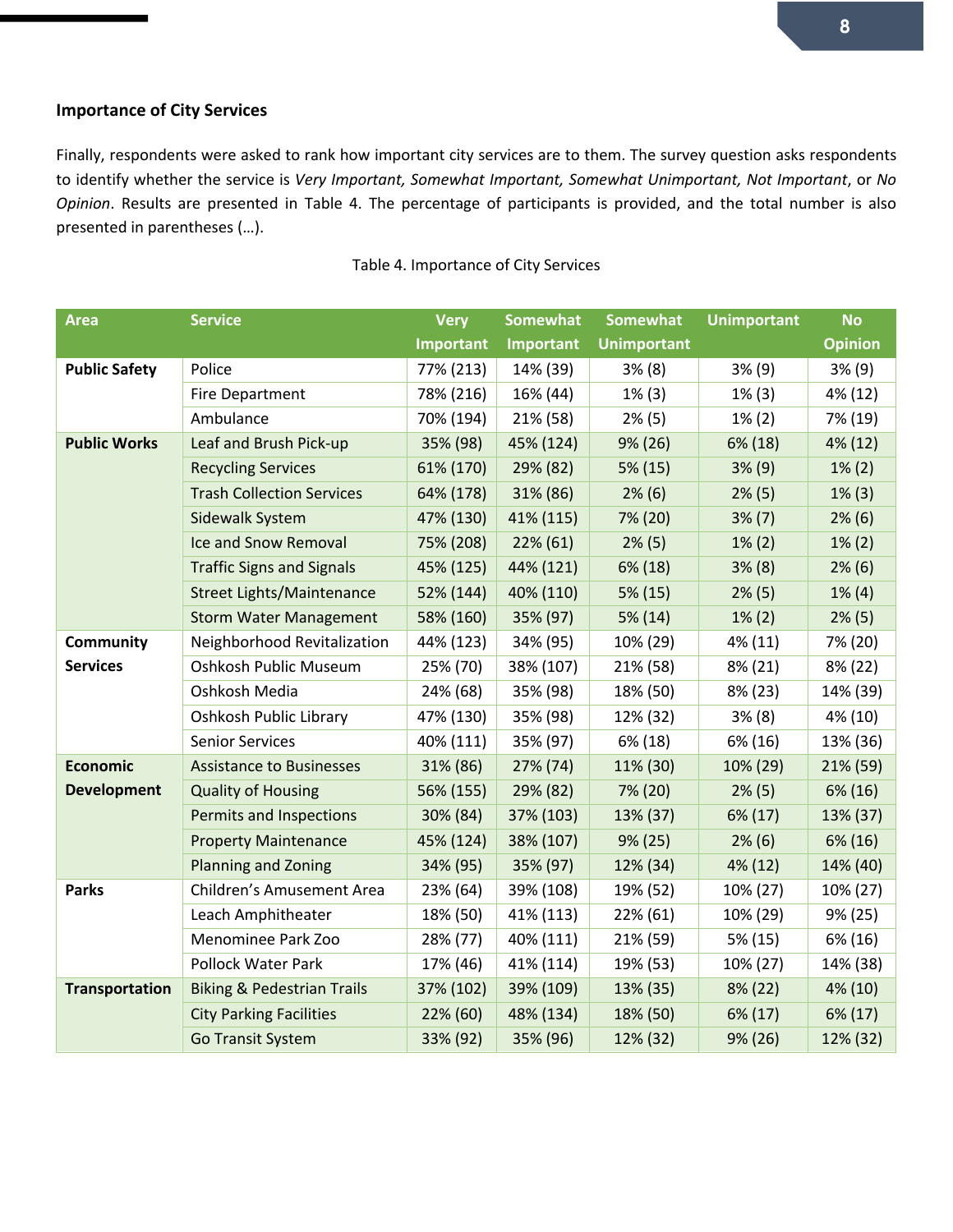Chart 10 shows how services were ranked by quality and importance. The graph illustrates if services had Positive Quality (rated *Excellent* or *Good*) compared to the percentage rated *Very Important*. By graphing these ratings, this chart shows the gap between what Oshkosh residents expects to have (i.e. *Importance*) versus what they believe exists (i.e. *Quality*).



10. Importance vs. Quality: All City Services

Based on this analysis, 10 of the city services illustrated lower quality than their importance. Those services are included in Table 5 in order from the largest gap to the smallest gap.

| <b>Service</b>                | <b>Very Important</b> | <b>Positive Quality</b> | <b>Difference</b> |
|-------------------------------|-----------------------|-------------------------|-------------------|
| Ice and Snow Removal          | 75%                   | 52%                     | 23%               |
| <b>Quality of Housing</b>     | 56%                   | 44%                     | 12%               |
| <b>Property Maintenance</b>   | 45%                   | 33%                     | 12%               |
| Assistance to Businesses      | 31%                   | 21%                     | 10%               |
| Neighborhood Revitalization   | 78%                   | 39%                     | 9%                |
| Ambulance                     | 70%                   | 61%                     | 9%                |
| Planning and Zoning           | 34%                   | 29%                     | 5%                |
| Fire Department               | 78%                   | 74%                     | 4%                |
| <b>Storm Water Management</b> | 58%                   | 54%                     | 4%                |
| Permits and Inspections       | 30%                   | 27%                     | 3%                |

Table 5. Top Gaps in Importance versus Quality of Services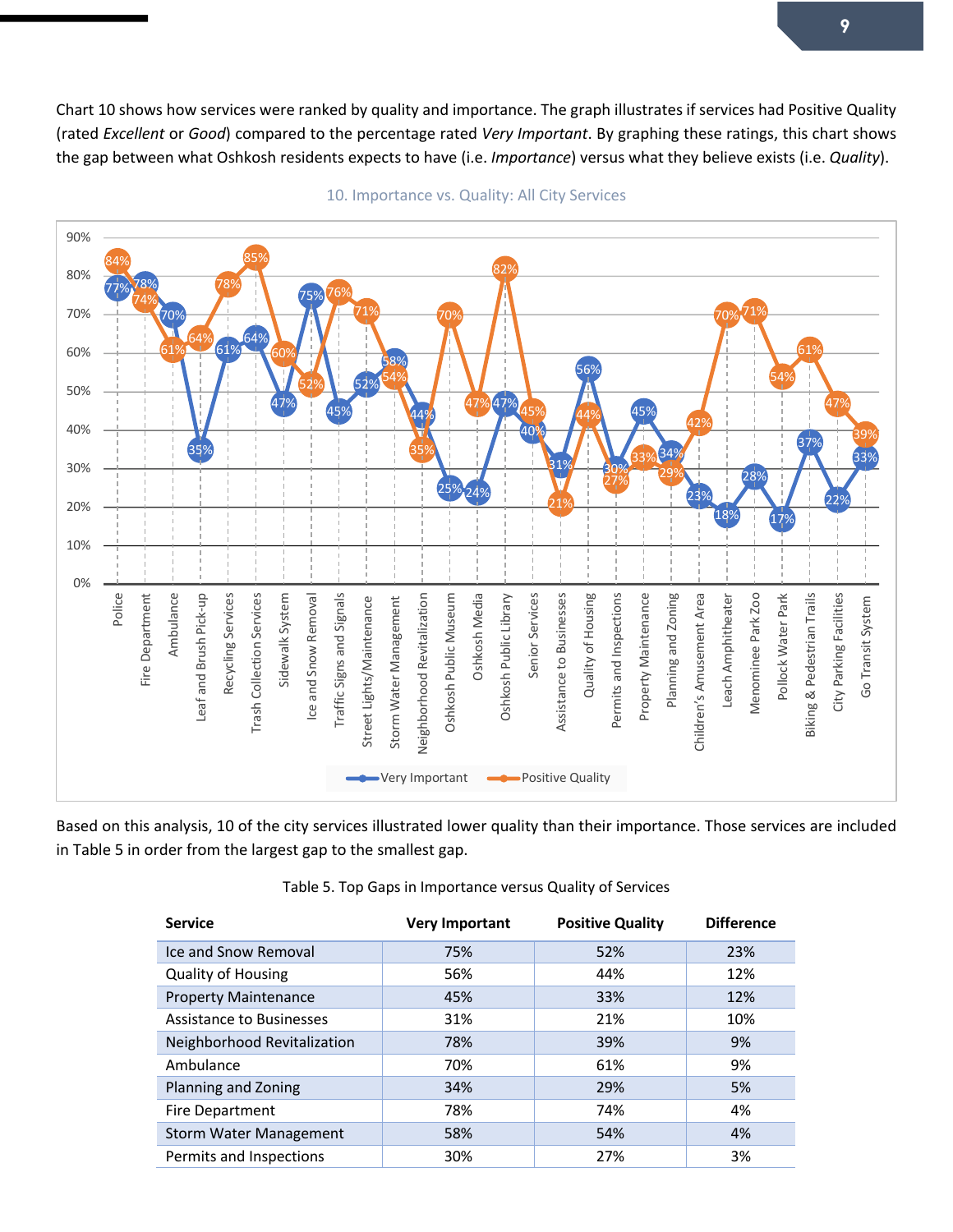# **Special Topic Question**

Each year, we include one question that focuses on a timely topic. Participants were asked for input on the following: "To what extent do you believe additional mental health resources for youth (ages 0-18) are needed in Oshkosh?" Results are pictured in Chart 11. Approximately 58% of all participants responded that additional sources were needed *To a Great Extent*, 33% felt they are *Somewhat* needed, 5% felt they were needed *Very Little*, and only 3% responded *Not at All*.



Finally, Chart 12 illustrates the proportion of responses by participant age group. The age groups with the highest proportion of participants responding *To A Great Extent* were those ages 18-29 (75%), 40-49 (72%), and 70-79 (69%).